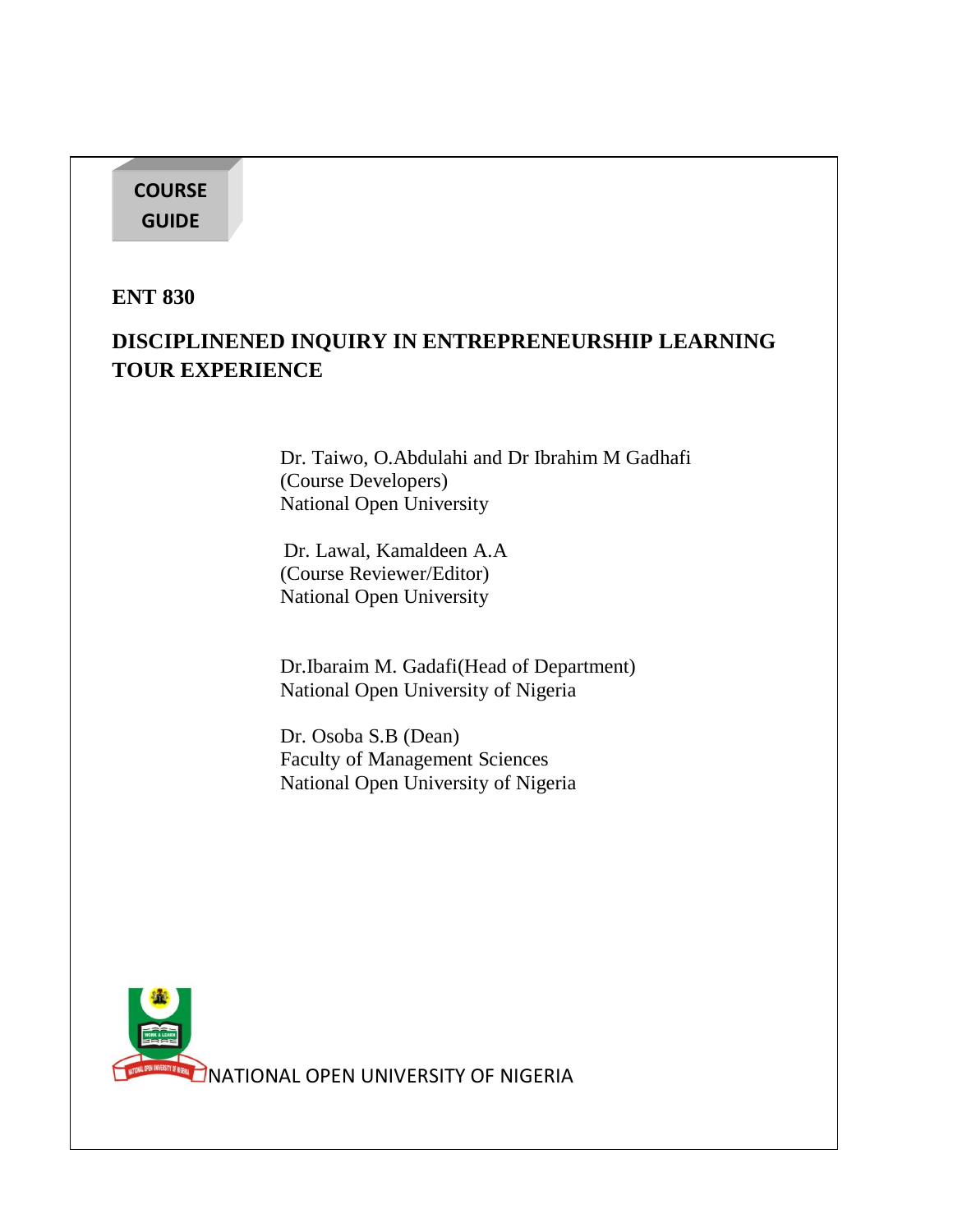National Open University of Nigeria

#### **Headquarters**

University Village

Plot 91 Cadastral Zone

Nnamdi Azikiwe Expressway

Jabi, Abuja.

e-mail[:centralinfo@noun.edu.ng](mailto:centralinfo@noun.edu.ng)

URL: [www.noun.edu.ng](http://www.noun.edu.ng/)

Published by:

National Open University of Nigeria

ISBN:

Printed: 2020

All Rights Reserved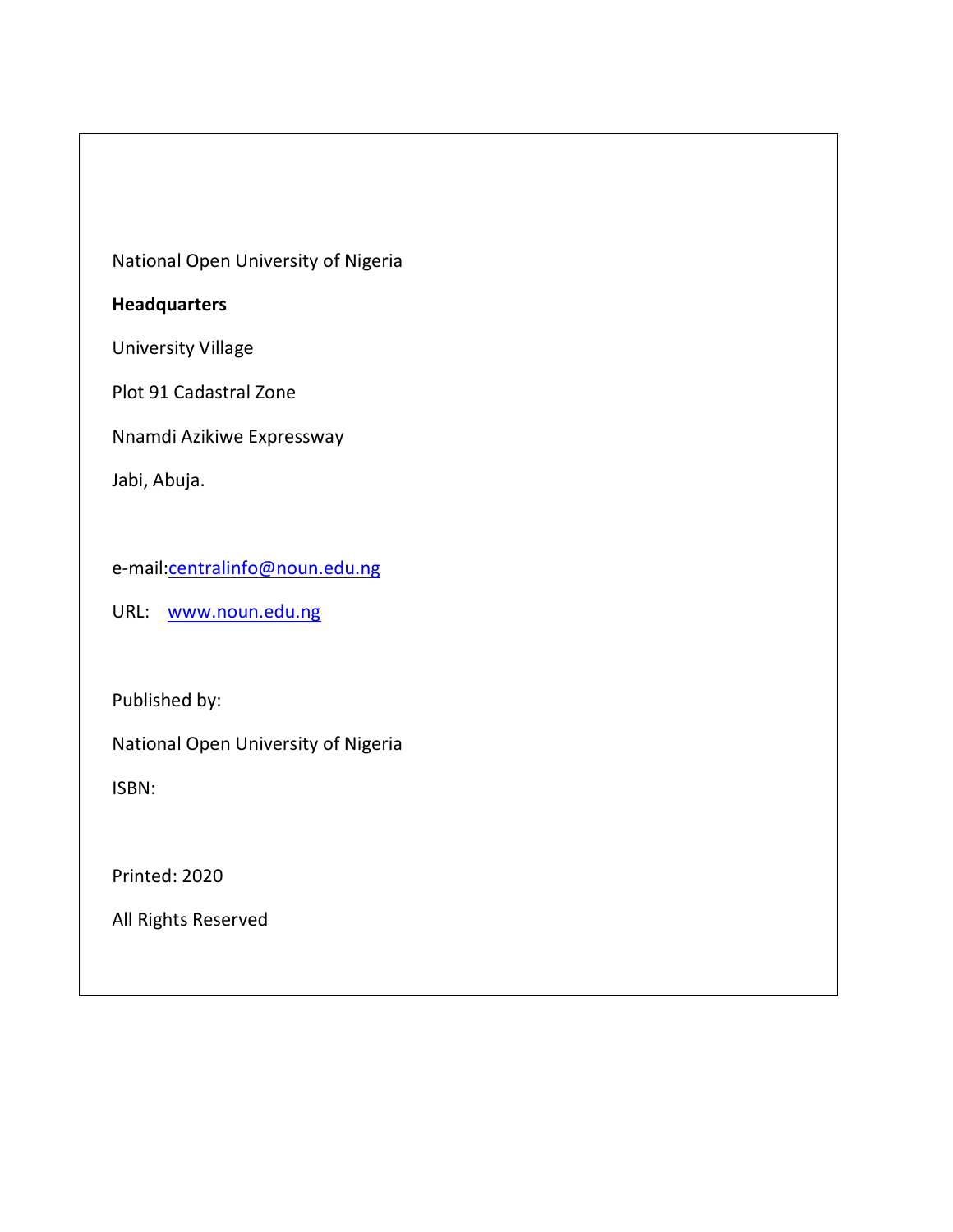# *ENT 830: DISCIPLINED INQUIRY IN ENTREPRENEURSHIP LEARNING TOUR EXPERIENCE – (2 CREDIT UNITS)*

## *INTRODUCTION*

Disciplined inquiry in entrepreneurship learning tour experiencerefers to the study of entrepreneurship as a disciplined and field of study or career development work experience that is relevant to professional development prior to the graduation. In entrepreneurship students join the company, enterprise or organization which is relevant to their in trust and subject and they completed their training in particular time frame for idea and skills knowledge acquisitions and further develop into innovations and creativity. Main objective of entrepreneurship learning tour is to provide the work experience to student in entrepreneurship field, and to provide a vision and mission accomplishment from interaction with founders/manufacturer/producers of enterprise business that will serve as mentor for future [record.](http://record.in/) this will compliment theory learn in the classroom and understandsabout practical terms.

The Disciplined inquiry in entrepreneurship learning tour experience exposes the students to professional skills and experiences in entrepreneurship practices. In preparing the students for the real working environment as entrepreneurs, entrepreneurship learning tour experience helps to produce entrepreneurs' graduates with creativity and managerial skills competency.

## *OBJECTIVES*

Some Aims and Objectives of Disciplined inquiry in entrepreneurship learning tour experience are to:

 Expose students to work methods and techniques in handling business enterprise that may not be available in the university class rooms.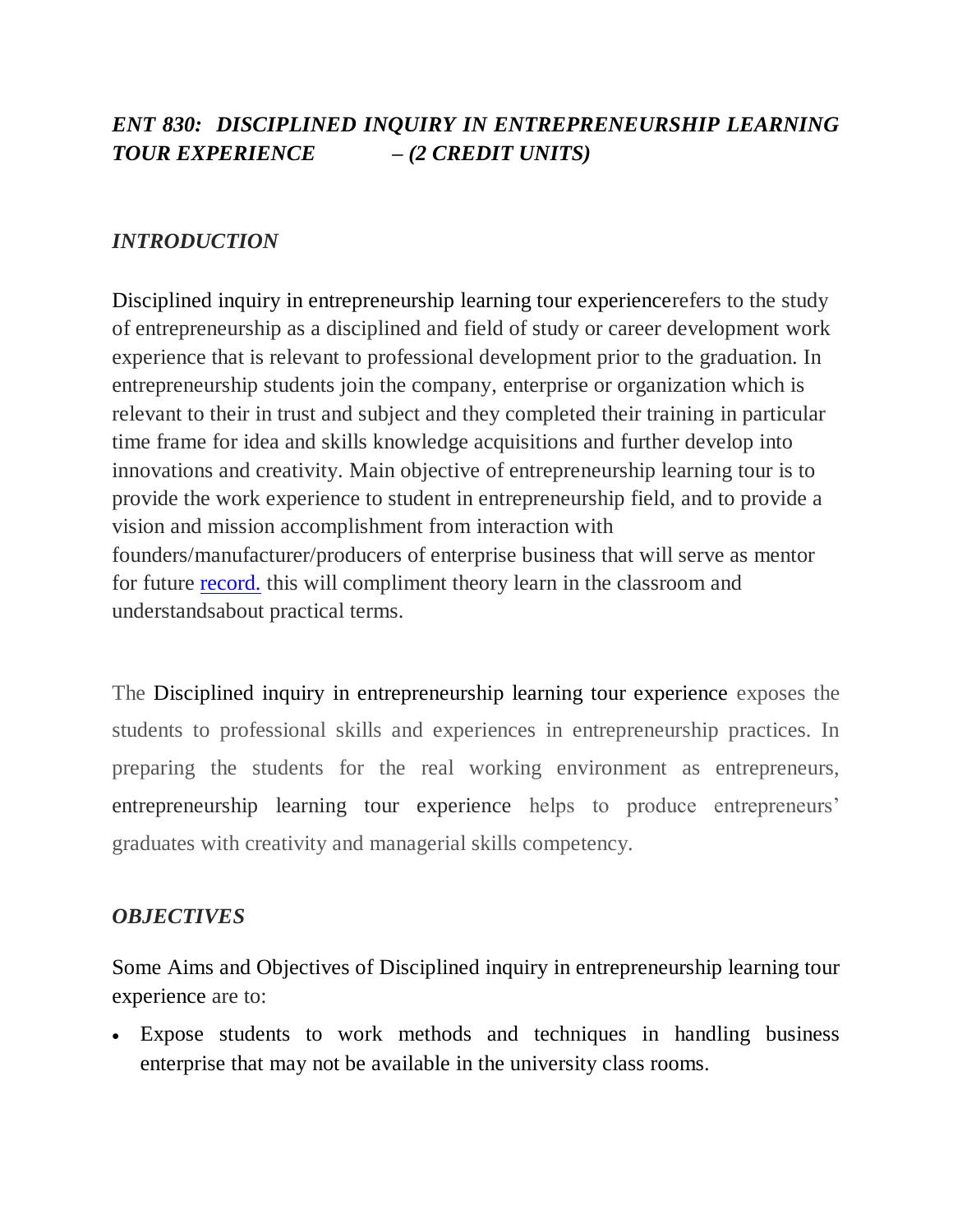- Provide the student with an opportunity to apply the theory in a real business situation, thereby bridging the gap between university academic exercise and actual business experience.
- Provide an avenue for the students in Open University to acquire entrepreneurial skills and experience in their course of study.
- Make the transition from the university to the world of innovative opportunities and this enhances student ability to be employer of labour instead of job seekers.
- Provide first-hand entrepreneurship experience as an entrepreneur.
- Learn how to apply managerial and entrepreneurial knowledge and skills to a real-life situations
- Provide opportunity to NOUN students to have virtual face to face interaction with successful business owners, managers, stakeholders and other professionals
- Experience what it's like to own and operate a business an entrepreneur.
- Increase students technical, interpersonal and communication skills, both oral and written
- Provide opportunity for the students to witness the operational activities and managerial activities of business organizations and companies visited.

# *DURATION AND COURSE CREDIT*

The entrepreneurship learning tour experience is offered in a semester. The students are expected at various industries, business organization, trade exhibition, fair etc in Nigeria and outside Nigeria. Students earn two credit hours after the completion of Disciplined inquiry in entrepreneurship learning tour experience. A grade of Pass or Fail is given after the presentation and submission of the report.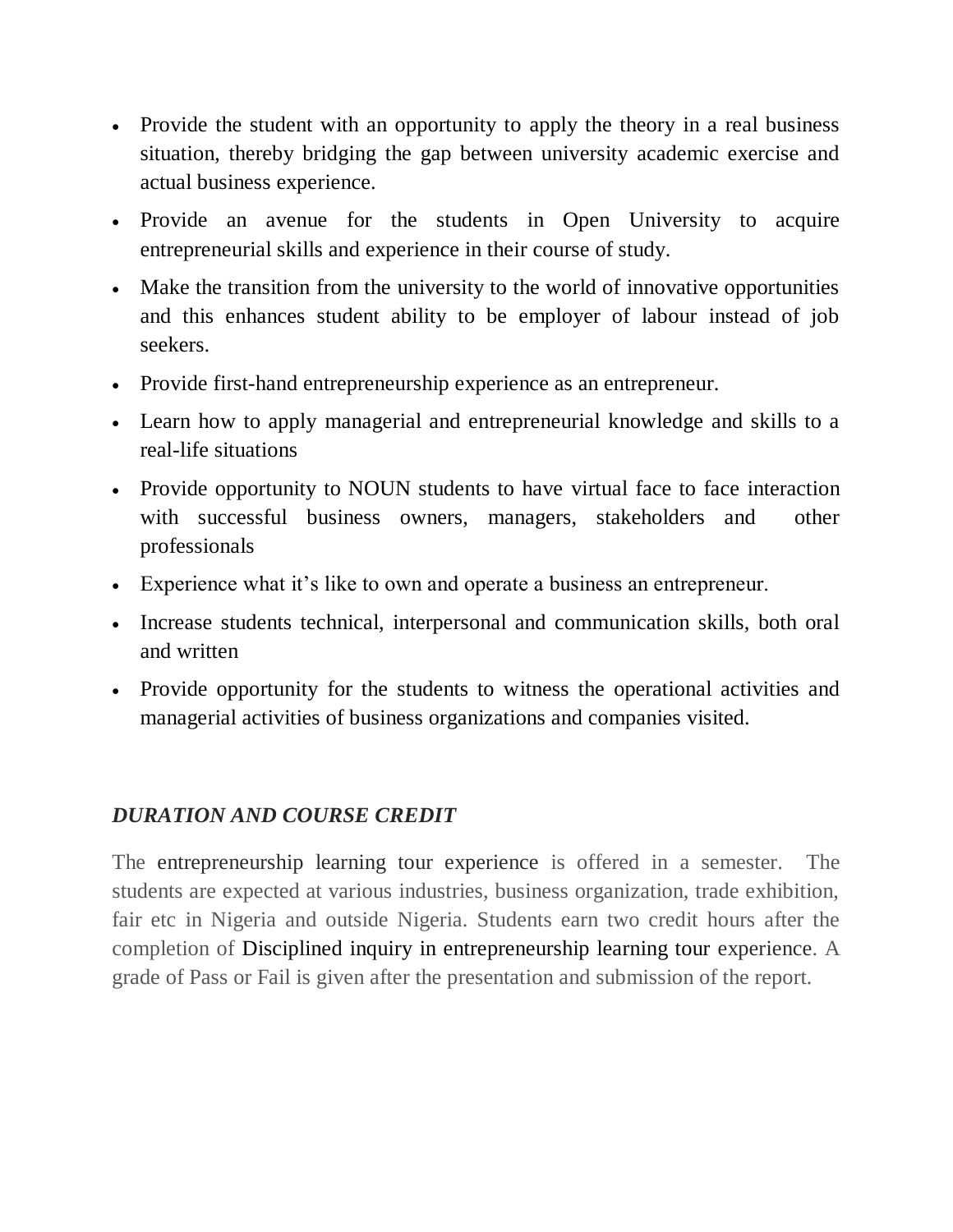#### *COST AND STUDENTS RESPONSIBILTY*

It is up to each entrepreneurship student to organize their own visit and tour to any organization of their choice. It is important to make an effort and give lots of thought to getting the most relevant and effective experience to your degree that you can.

Costs will vary for each tour, according to the destination, duration and locations. And the cost of this touring experience will be exclusive responsibility of the students.

#### *ELIGIBILITY*

The requirement for any student to participate in this course are as follows:

- It is applicable to Master Degree students as a partial requirement for the award of Master of Science (MSc.) in Entrepreneurship in National Open University
- The course should be duly registered by the students during their course registration process

## *COORDINATION*

Students will gain a well- developed understanding of business enterprises and the entrepreneurial and strategies thinking that drives them in a dynamic competitive regional, national and global economy. Students will learn to apply entrepreneurial and strategic management practices (e.g. using case analysis) to organizations of varying sizes.

The coordination of this entrepreneurship learning tour experience will the exclusive responsibility of the department of entrepreneurship studies (HOD/Coordinator and its Departmental representative) with necessary approval from the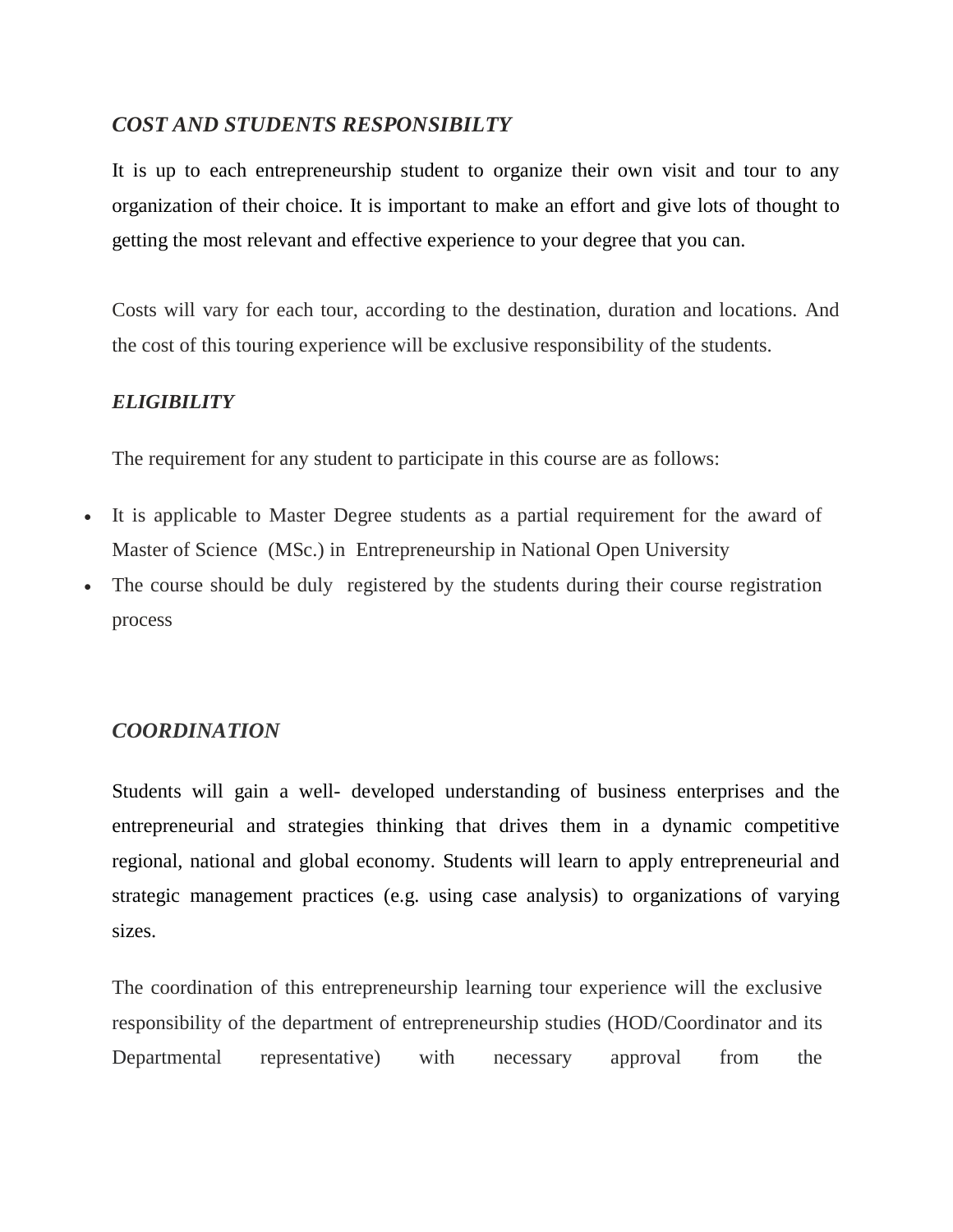UniversityManagement. The department shall work hand in hand with study Center directors across the federation. As such the following are expected to take place:

- Students are to visit any industry of their choice and it shall be approved by the Department through the Center Directors and write a comprehensive report about the tour experience will be submitted and Presented on a fix day. The mode, time and duration of the presentation will be communicated to students by the Department through the study centers across the country.
- Representative of the Department of Entrepreneurial Studies or coordinators will be assigned to physically or virtually present during the presentation of the report. Approved Facilitators by the Department may also be present for the assessments of student's performance
- Students can be grouped into a minimum of 3 to maximum of 10 students to work on the report, but the role of each student must be well spelt out in the report or individual student.
- Student shall spend 10 minutes for presentation and 10 minutes for questions and answers. After completion of the exercise, students are to send in a soft copy of their report via email to the official email.
- Visitation, presentation, reports and results should be upload on PAS/LCMS plat form.

## *GUIDELINE AND TEMPLATE FOR REPORTPRESENTATION*

The **Report** is an overall documentation of experiences gained, activities of visitations,findingscarried out by students at visit firm or organizations.

This report is usually type-written using Ms-Word, printed, binded and is to be submitted by the students to their study centers at the end of their learning tour for possible review, presentation and grading.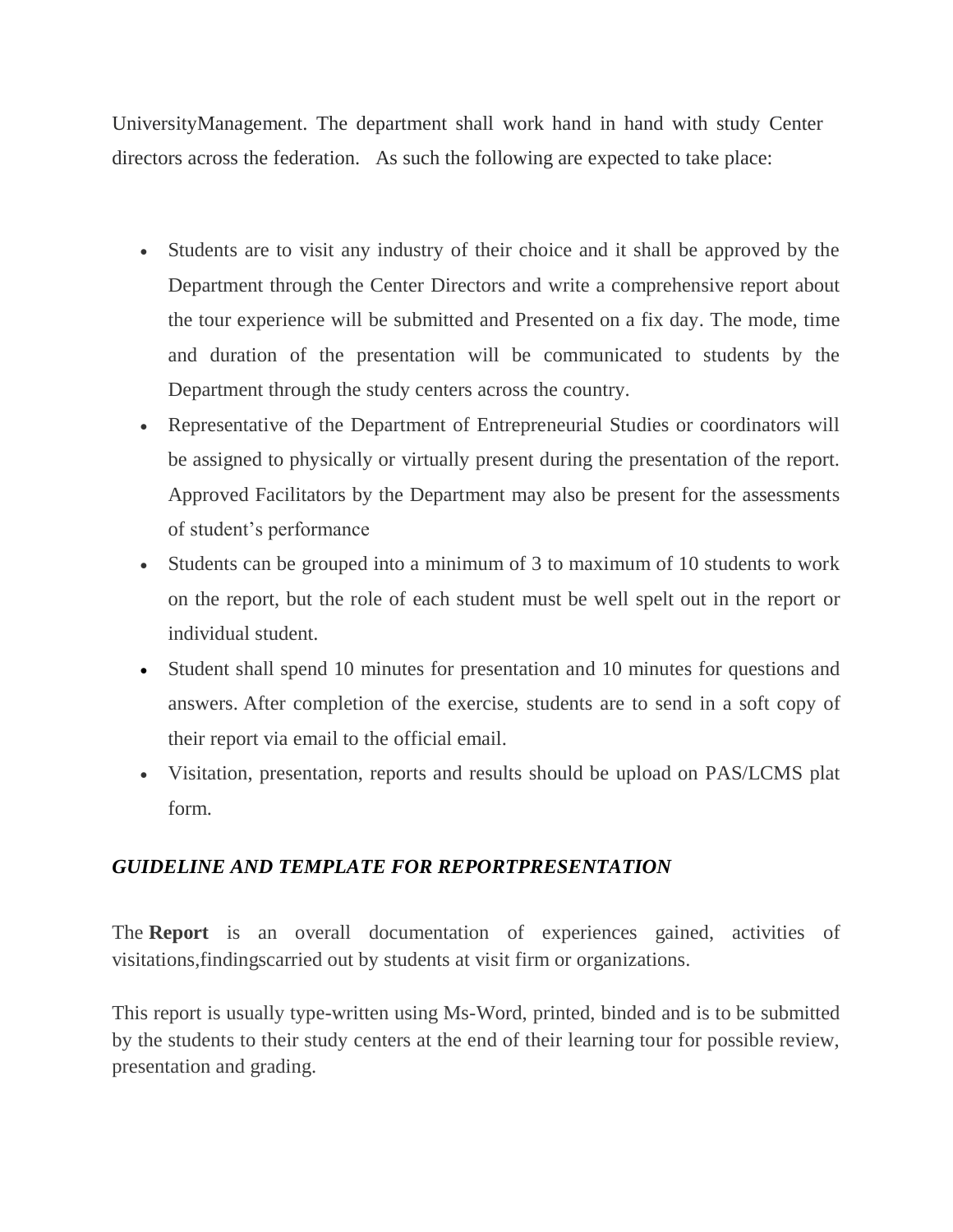The report should give succinct details of all work-related activities that took place in the place of industrial tour and training.

It should be written in such a way that a layman or one who hasn't been to the field would easily and clearly understand the activities, business, jobs carried out and products produced by the firm.

Also, the report should be free of grammatical blunders.

## **Format for Entrepreneurship leaning tour experience Report Writing**

The general format adopted by most schools and students in the writing of the report using Ms-Word is:

- Paper A4 Sized White Paper
- Font Times New Roman
- Font Size  $-12$
- $\bullet$  Line Spacing  $-2.0$  (Double Line)
- Aligned/Justified on Both Sides

## **Parts of the Report**

The Report is usually divided into three (3) main parts, namely:

## **Preliminary Pages**

- Title Page
- Acknowledgements
- Table of Contents
- Abstract (Report Overview)
	- **Report Body usually in chapters on**
- **Introduction/profile of the firm/organization**
- **SWOT Analysis of the firm/organization/institution**
- **Conclusion recommendations and knowledge acquired** 
	- **References**

**NOTE:** The Preliminary Pages are numbered in **Roman Numerals** (**i, ii, iii, iv** etc.) at the bottom of each page.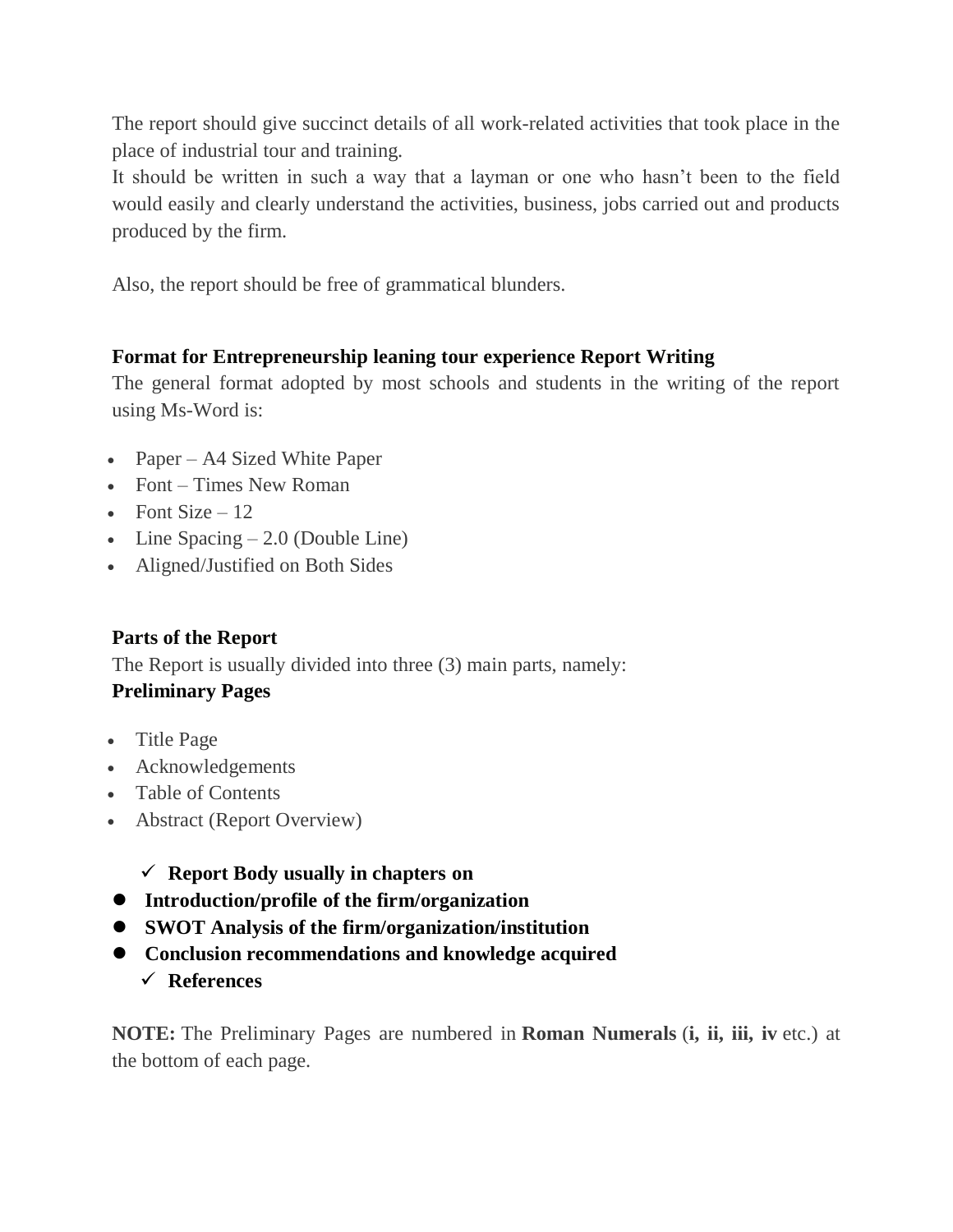References should be made in the text to books, technical papers, standards etc., used during the training period and should be listed.

Finally, a conclusion should include comprehensive comments on the type and value of experience gained, and how this relates to your professional career.

#### **1. Introduction**

The purpose of the Industrial Training is to provide exposure for the students on practical entrepreneurship fields. Through this exposure, students will have better understanding of entrepreneurship practice in general and sense of frequent and possible problems. This training is part of the learning process in entrepreneurship studies. So, the exposure that uplifts the knowledge and experience of a student needs to be properly documented in the form of a report. Through this report, the experience gain can be delivered to their peers. A properly prepared report can facilitate the presentation of the practical experience in an orderly, precise and interesting manner.

#### **2. Purpose of the Report**

a) Put down in writing the record of the training experience i.e personal performance reflection;

b) Implanting entrepreneurship expertise onto the students, that is, preparation of learning experience reports, communications, managerial evaluation and innovations;

c) Means of summarizing the experience of a student;

d) Train student in effective writing as a preparation for the thesis or research Project.

## **2. Contents and Format of Report**

The procedure for preparation of the report has to follow the format determined by the Faculty based on the guidelines below.

#### **a) General Report Format**

The report has to be typewritten on white A4 size paper, font-size of 12 points with type face of Times New Roman has to be used throughout the report, with line spacing of 1.5 (Appendix A).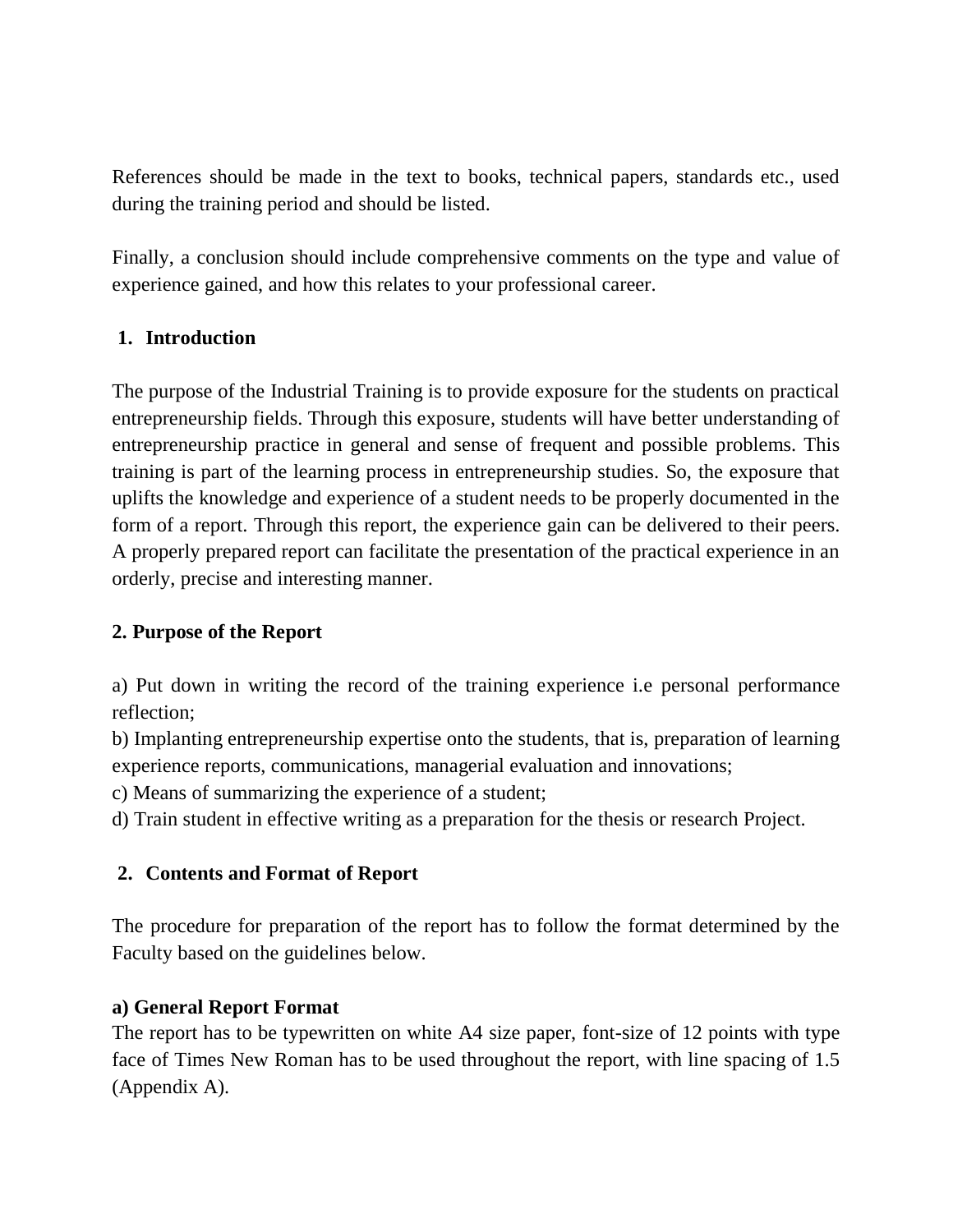The report has to be properly bound with 'staple and tape binding'.

## **b) Front Cover Format**

Students are advised to use '310 gramWhiteart Card' in as the front cover. The format for the front cover should be as shown in appendix.

# **c) Abstract/Preface**

This section of the report should consist of brief description of the following:

- 1. Activities of the Organization
- 2. Summary of the Report
- 3. Acknowledgement

This section of the report is limited to two (2) pages only. A sample is shown in Appendix.

# **d) Table of Contents**

This section of the report should consist of:

- 1. Titles
- 2. Sub-titles
- 3. Page numbers

Every appendix must have a title and each page must be page numbered accordingly.

# **e) Background of Company/Organization**

Brief and concise description of the company/organization in which the student is undertaking the industrial training. The main items are:

- 1. History
- 2. Structural organization of main activity
- 3. Title and position of the officer in responsible
- 4. Others deemed necessary (no more than three (3) pages)

# **f)Summary**

Student should provide an overall discussion in this section and arrive at a conclusion with regards to the visitations training undergone. Subjects that may be presented are:

- 1. Types of experience gained
- 2. Problems
- 3. Views and recommendations

# **g) References**

Provided that there are important resources that are used as references while preparing the report, a complete list of the titles of references concern must be included.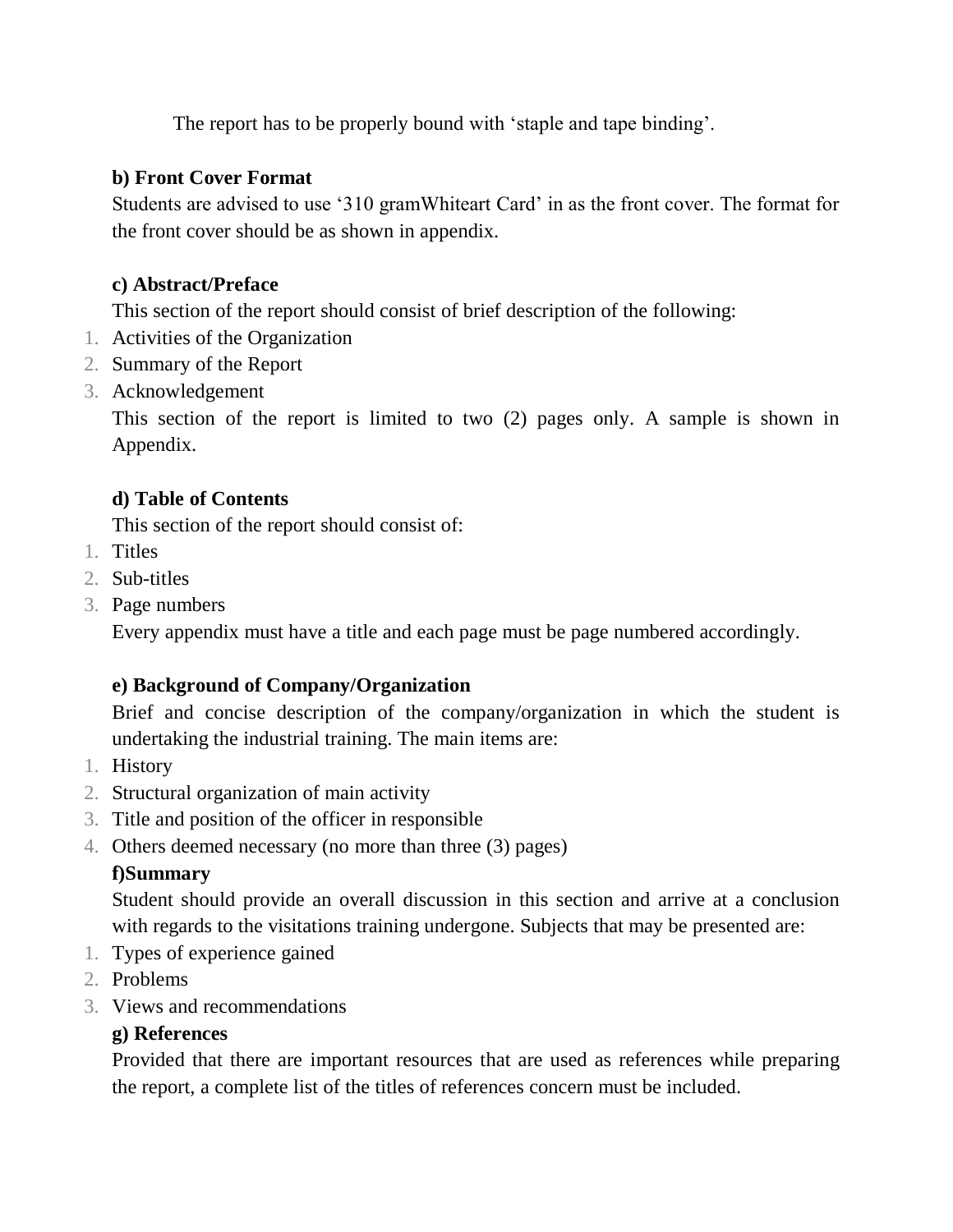## **h) Appendix**

Appendixes are additional information considered appropriate to support the main text.

## **4. Others**

#### **a) Figures/Tables**

All figures, tables and similar contents must be captioned and labeled. Every figure or table must be mentioned in the main text.

#### **b) List of Notations and Symbols**

If the report contains notations and symbols, the full definition must be given when each notation or symbol first appeared in the main text. The list of notations and symbols with the full definitions can be placed after 'Table of Contents'.

Every appendix must have a title and be mentioned in the main text where appropriate. All page numbers must for appendixes must be continual from the main text.

DO NOT include irrelevant materials, e.g. brochures from the organizations, order forms, organization newsletters and similar materials.

# *CONCLUSION*

Disciplined inquiry in entrepreneurship learning tour experience is very important or necessary as partial requirement for the fulfillment for the award of Master of Science in Entrepreneurship studies. It is very useful or helpful to every entrepreneurship students to motivate competency. The benefits of Disciplined inquiry in entrepreneurship learning tour experience are also needed, especially when you are own and manage enterprise. The advantage of attending Disciplined inquiry in entrepreneurship learning tour experience is very significant to our personality. The competency of students is not only from the classroom training, but also the big part is to have industrial training. Therefore, the impact of Disciplined inquiry in entrepreneurship learning tour experience is very big in the part of individuals. It is very useful and helpful and most especially to our personality.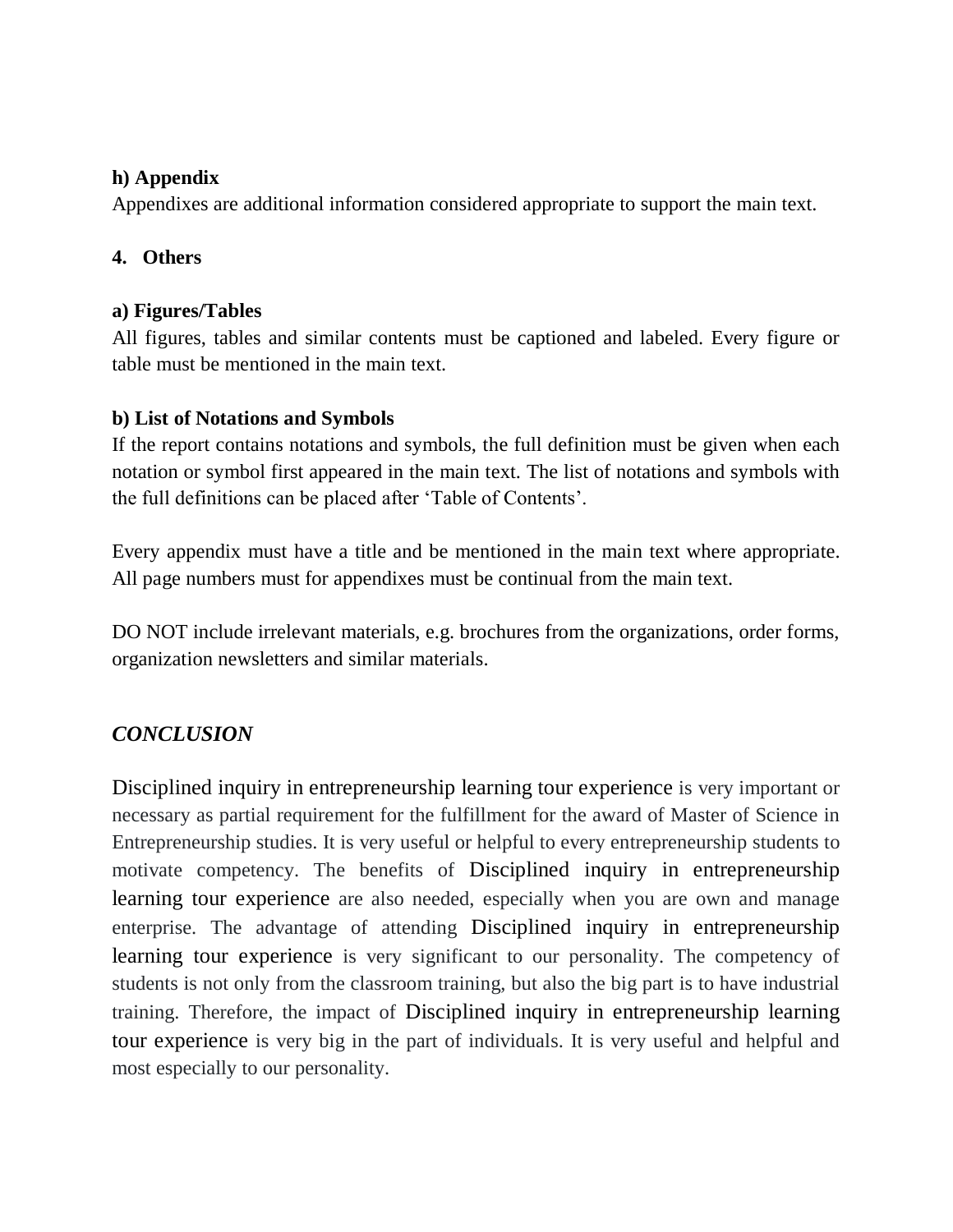#### *RECOMMENDATIONS*

PromotingDisciplined inquiry in entrepreneurship learning tour experience to individuals and make it more and more effective training to the students in Entrepreneurship Studies Department.

The Coordinator/HOD or its representative must monitor the student's visit or tours and status if he/she doing well or trained well.

The students must focus the training and make sure that he/she learned effectively from the training.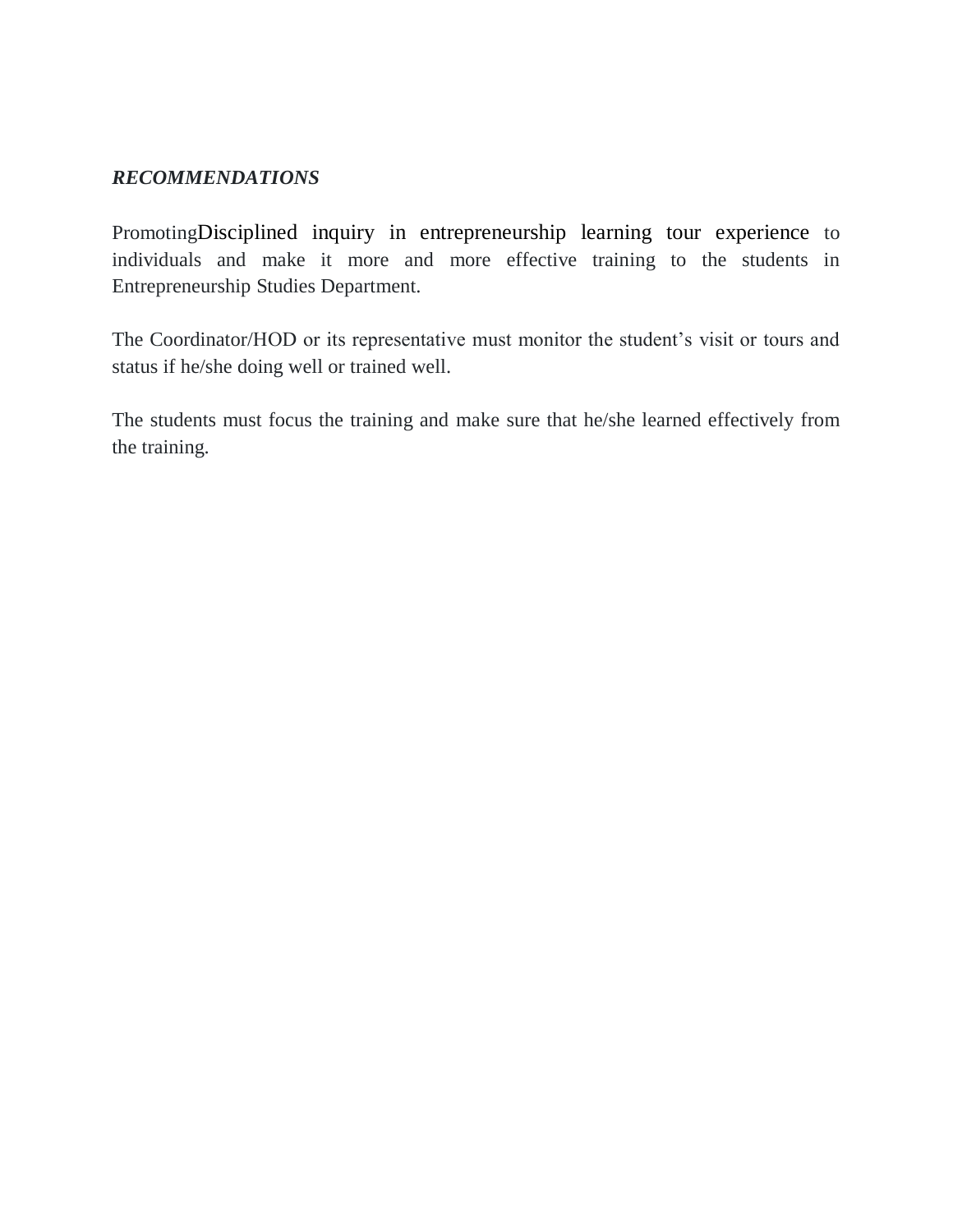

#### **NATIONAL OPEN UNIVERSITY OF NIGERIA**

#### **DEPARTMENT OF ENTREPRENEURIAL STUDIES**

#### **FACULTY OF MANAGEMENT SCIENCES**

**PROGRAMME: MSc. ENTREPRENEURSHIP CREDIT UNIT= 02** 

**COURSE TITLE: Disciplined inquiry in entrepreneurship learning tour experience (ENT 830)** 

**NAME OF STUDENT:…………………………………… MATRIC NO:………………... STUDY CENTER -------------------------**

| S/<br>N          | <b>Seminar Presentation Score Sheet</b>               | <b>Max</b><br><b>Score</b> | <b>Facilitat</b><br>or Score | HOD/Coor<br>dinator | <b>Remarks</b> |
|------------------|-------------------------------------------------------|----------------------------|------------------------------|---------------------|----------------|
|                  |                                                       | (%)                        | (%)                          | Score (%)           |                |
| $\mathbf{1}$     | <b>Evidence of Industrial Tour (Visitation)</b>       | 35                         |                              |                     |                |
|                  | $\checkmark$ Content mastery                          |                            |                              |                     |                |
|                  | $\checkmark$ Relevance and Comprehensiveness          |                            |                              |                     |                |
|                  | Photographs of place visited,<br>$\checkmark$         |                            |                              |                     |                |
|                  | Physical presentation product of the firm             |                            |                              |                     |                |
|                  | Relevance of the visitation to the course             |                            |                              |                     |                |
|                  | Applicability findings to real life situation         |                            |                              |                     |                |
| $\boldsymbol{2}$ | <b>Originality and Quality of the report</b>          | 25                         |                              |                     |                |
|                  | Content based on what field experience                |                            |                              |                     |                |
|                  | Conformity with approved format                       |                            |                              |                     |                |
|                  | Materials, Comprehensive cited                        |                            |                              |                     |                |
|                  | Typing/Neatness/consistency of character              |                            |                              |                     |                |
| 3                | <b>Communication Skills and Response to Questions</b> | 20                         |                              |                     |                |
|                  | during Presentation                                   |                            |                              |                     |                |
|                  | $\checkmark$ Response to questions                    |                            |                              |                     |                |
|                  | Ease attending to audience's questions and            |                            |                              |                     |                |
|                  | observation                                           |                            |                              |                     |                |
| 4                | <b>Comportment during Presentation</b>                | 15                         |                              |                     |                |
|                  | Confidence<br>✓                                       |                            |                              |                     |                |
|                  | Demonstration of boldness to address the              |                            |                              |                     |                |
|                  | audience                                              |                            |                              |                     |                |
|                  | Communication-Correction of grammar                   |                            |                              |                     |                |
|                  | <b>Fluency and Simplicity</b>                         |                            |                              |                     |                |
| 6                | <b>Appearance</b>                                     | 5                          |                              |                     |                |
|                  | Dressing-Simplicity                                   |                            |                              |                     |                |
|                  | Neatness and                                          |                            |                              |                     |                |
|                  | Attendance                                            |                            |                              |                     |                |
|                  | <b>Grand Total</b>                                    | 100                        |                              |                     |                |

**Internal Examiner Name/Signature……………………………………………………………..**